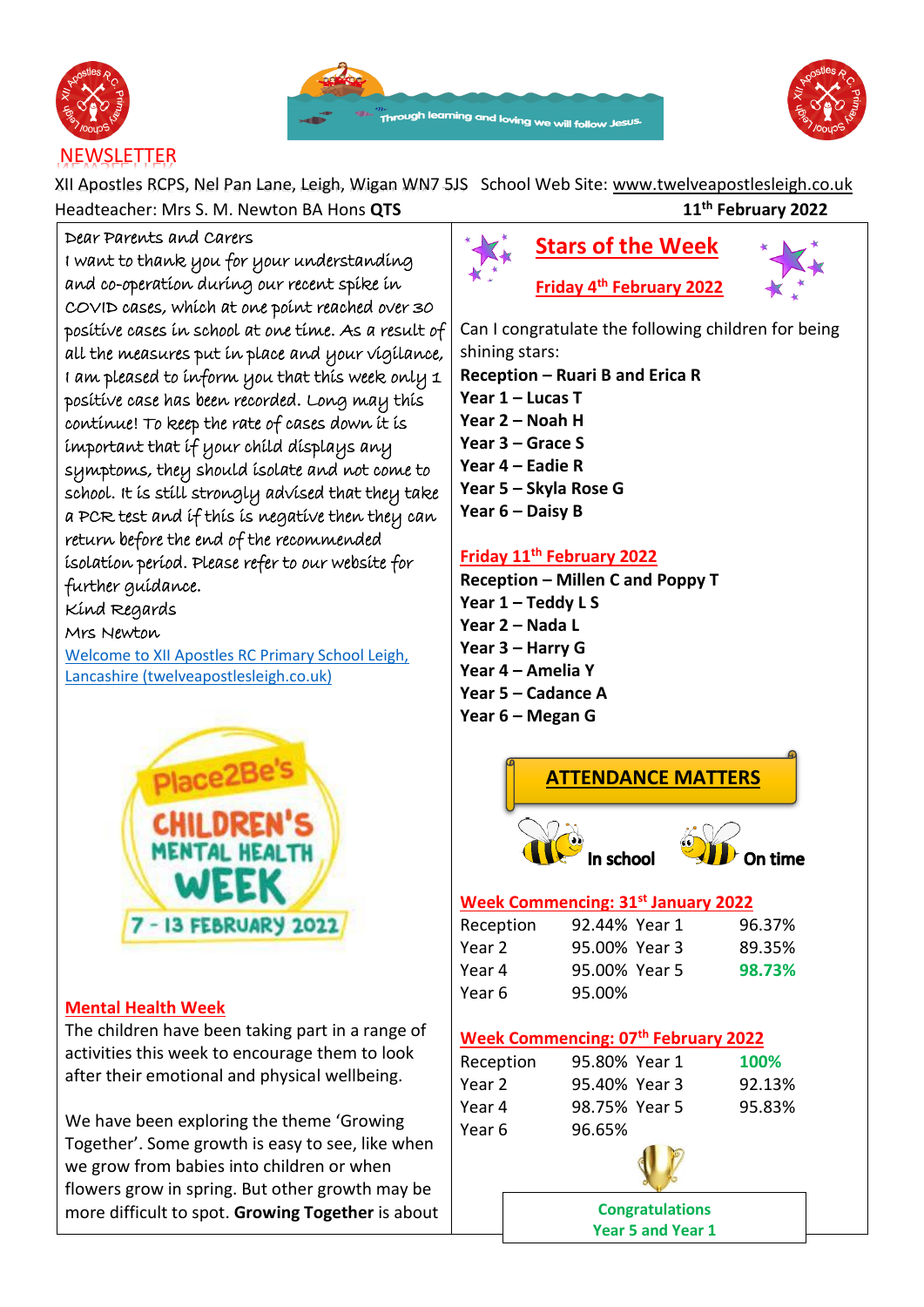growing emotionally and finding ways to help each other grow.

We thought about all the people who support us to grow and we made our own 'Support Balloons' considering all the people in our lives who help us to grow. People who we might turn to when things get tough or we need support.



We have also been exploring how our mental health can be improved by helping others, for example older children have enjoyed helping our younger children in PE lessons this week.

Giving time, love, kindness and care can also help our mental health. Children in Year 2 have shared how they have given their time and love to their families at home. It was lovely to see all the photos on class dojos. The children said that giving made them feel warm and joyful inside.

All year groups have set themselves aspirational and emotional goals and recorded the small steps they need to take to achieve these goals which in turn will help their mental well-being.





World Book Day promotes reading for pleasure and this year is the 25th anniversary. After the half term, we will be joining in with the celebrations (Thursday 3<sup>rd</sup> March). Our theme this year is 'Poetry'. This will be a great opportunity for our children to enjoy a wide range of poems and rhymes and to discover the joy, power and fun of words. We have invited a poetry company into school who will help us create a whole school poem together.

We will be asking the children to dress up for the day.

**Key Stage 1 children can come dressed as nursery rhyme characters.**

**Key stage 2 children can come dressed as a word of their choice. Don't worry – there will be more information and ideas posted on Class Dojo next week!**

We will also be running a competition for each key stage to take part in. Please look out for more information on Class Dojo about this too.

We hope you will join in with the fun and encourage your child to read.

#### **The £1 book selection**

There is a new line-up of **£1** books for 2022 that **children can choose for free with their £1 book token**. With books for beginning, early, fluent and independent readers, there is something for everyone. The books will be available from booksellers from 17<sup>th</sup> February 2022.

Find out everything you need to know about the books and token exchange [www.worldbookday.com/resource](http://www.worldbookday.com/resource)